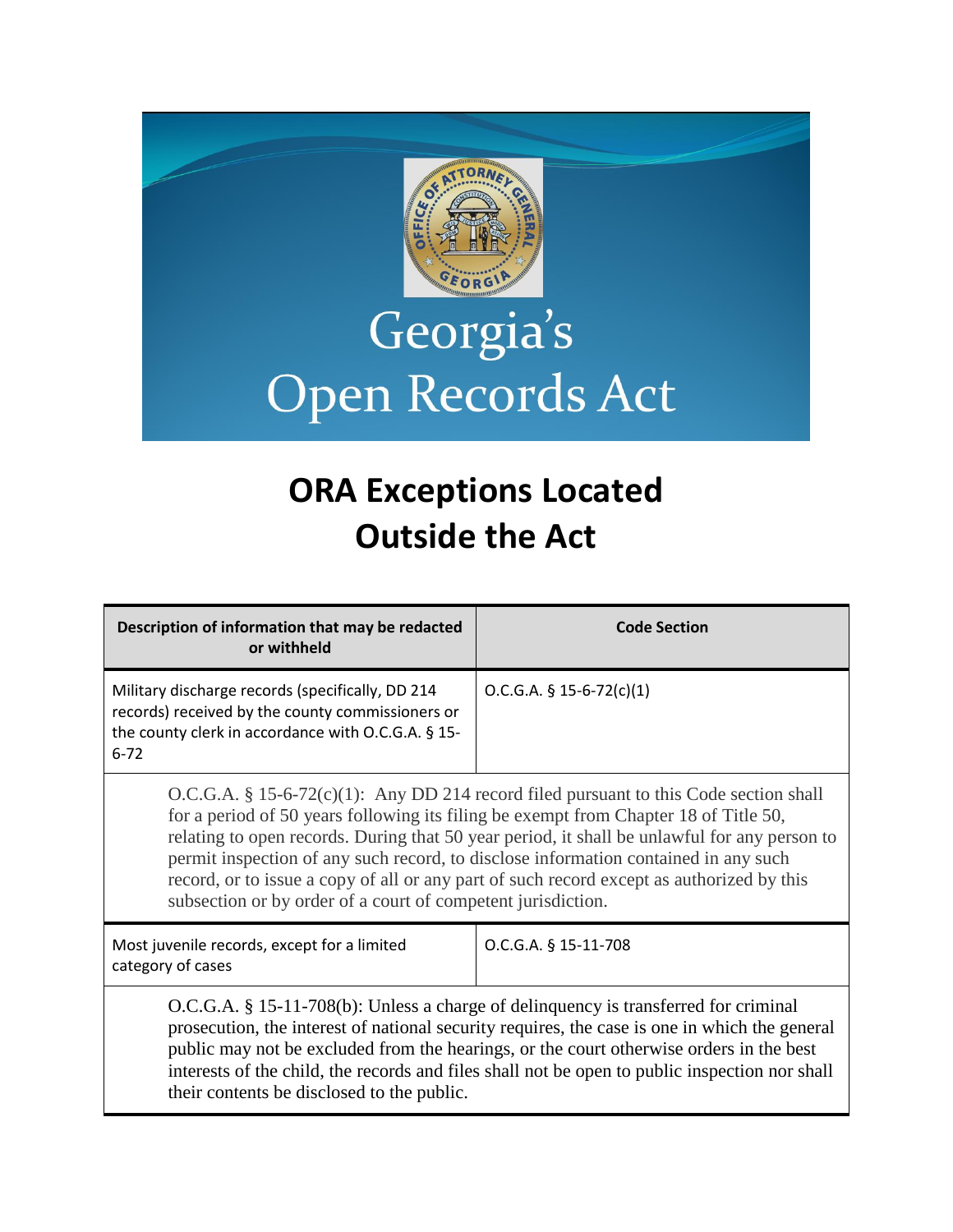| Description of information that may be redacted<br>or withheld                                                                                                                                                                                                                                                                                                                                                                                                                                                                                                                                                                                                                                                                                                                                                                                                                                                                                                                                                                                                                                                                                                                                 | <b>Code Section</b>       |
|------------------------------------------------------------------------------------------------------------------------------------------------------------------------------------------------------------------------------------------------------------------------------------------------------------------------------------------------------------------------------------------------------------------------------------------------------------------------------------------------------------------------------------------------------------------------------------------------------------------------------------------------------------------------------------------------------------------------------------------------------------------------------------------------------------------------------------------------------------------------------------------------------------------------------------------------------------------------------------------------------------------------------------------------------------------------------------------------------------------------------------------------------------------------------------------------|---------------------------|
| Family violence reports provided to the GBI, under<br>some circumstances.                                                                                                                                                                                                                                                                                                                                                                                                                                                                                                                                                                                                                                                                                                                                                                                                                                                                                                                                                                                                                                                                                                                      | $O.C.G.A. § 17-4-20.1(d)$ |
| $O.C.G.A. § 17-4-20.1(d)$ : The report provided for in subsection (c) of this Code section<br>shall be considered as being made for statistical purposes only and where no arrests are<br>made shall not be subject to the provisions of Article 4 of Chapter 18 of Title 50.<br>However, upon request, a defendant who has been arrested for an act of family violence<br>or the victim shall be entitled to review and copy any report prepared in accordance with<br>this Code section relating to the defendant.                                                                                                                                                                                                                                                                                                                                                                                                                                                                                                                                                                                                                                                                           |                           |
| Information received from an insurance company<br>investigating a fire loss of real or personal property                                                                                                                                                                                                                                                                                                                                                                                                                                                                                                                                                                                                                                                                                                                                                                                                                                                                                                                                                                                                                                                                                       | $O.C.G.A. § 25-2-33(d)$   |
| O.C.G.A. § 25-2-33(d): The officials and departmental and agency personnel receiving<br>any information furnished pursuant to this Code section shall hold the information in<br>confidence until such time as its release is required pursuant to a criminal or civil<br>proceeding, provided that nothing contained in this Code section shall be deemed to<br>prohibit representatives of the state fire marshal's office or other authorized law<br>enforcement officials from discussing such matters with other agency or departmental<br>personnel or with other law enforcement officials or from releasing or disclosing any<br>such information during the conduct of their investigation, if the release or disclosure is<br>necessary to enable them to conduct their investigation in an orderly and efficient<br>manner; provided, further, that nothing contained in this Code section shall prohibit an<br>insurance company which furnishes information to an authorized agency or agencies<br>pursuant to this Code section from having the right to request relevant information and<br>receive, within a reasonable time not to exceed 30 days, the information requested. |                           |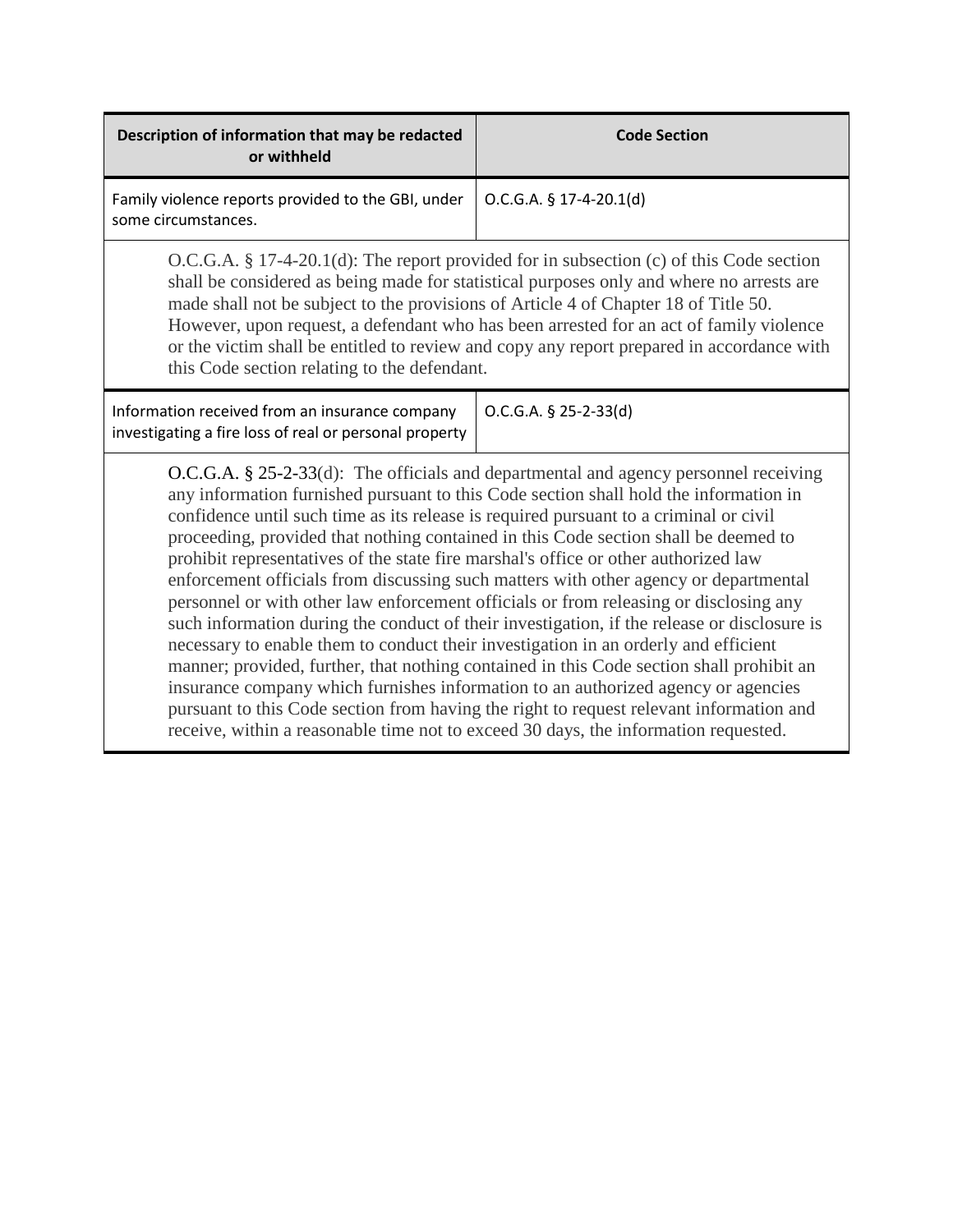| Description of information that may be redacted<br>or withheld | <b>Code Section</b>                                 |
|----------------------------------------------------------------|-----------------------------------------------------|
| Hospital peer review records                                   | $O.C.G.A. § 31-7-15(d)$<br>$O.C.G.A. § 31-7-133(a)$ |

## O.C.G.A. § 31-7-15(d)

Proceedings and records conducted or generated in an attempt to comply with the duties imposed by subsection (a) of this Code section shall not be subject to the provisions of either Chapter 14 or Article 4 of Chapter 18 of Title 50.

O.C.G.A. § 31-7-133(a)

Except in proceedings alleging violation of this article, the proceedings and records of a review organization shall be held in confidence and shall not be subject to discovery or introduction into evidence in any civil action; and no person who was in attendance at a meeting of such organization shall be permitted or required to testify in any such civil action as to any evidence or other matters produced or presented during the proceedings or activities of such organization or as to any findings, recommendations, evaluations, opinions, or other actions of such organization or any members thereof. The confidentiality provisions of this article shall also apply to any proceedings, records, actions, activities, evidence, findings, recommendations, evaluations, opinions, data, or other information shared between review organizations which are performing a peer review function or disclosed to a governmental agency as required by law. . . .

Birth certificates <br>  $\bigcup$  O.C.G.A. § 31-10-25(a)

O.C.G.A. § 31-10-25(a): To protect the integrity of vital records, to ensure their proper use, and to ensure the efficient and proper administration of the system of vital records, it shall be unlawful for any person to permit inspection of, or to disclose information contained in, vital records or to copy or issue a copy of all or part of any such record except as authorized by this chapter, [Code Section 19-7-46.1,](http://www.lexis.com/research/buttonTFLink?_m=0679932da51a51865ca0832b599978f7&_xfercite=%3ccite%20cc%3d%22USA%22%3e%3c%21%5bCDATA%5bO.C.G.A.%20%a7%2031-10-25%5d%5d%3e%3c%2fcite%3e&_butType=4&_butStat=0&_butNum=2&_butInline=1&_butinfo=GACODE%2019-7-46.1&_fmtstr=FULL&docnum=1&_startdoc=1&wchp=dGLbVzk-zSkAz&_md5=e625a5fc84390ffd384db0c3b4804b44) and regulation or by order of a court of competent jurisdiction. Regulations adopted under this Code section shall provide for adequate standards of security and confidentiality of vital records. The provisions of this subsection shall not apply to court records or indexes of marriage licenses, divorces, and annulments of marriages filed as provided by law.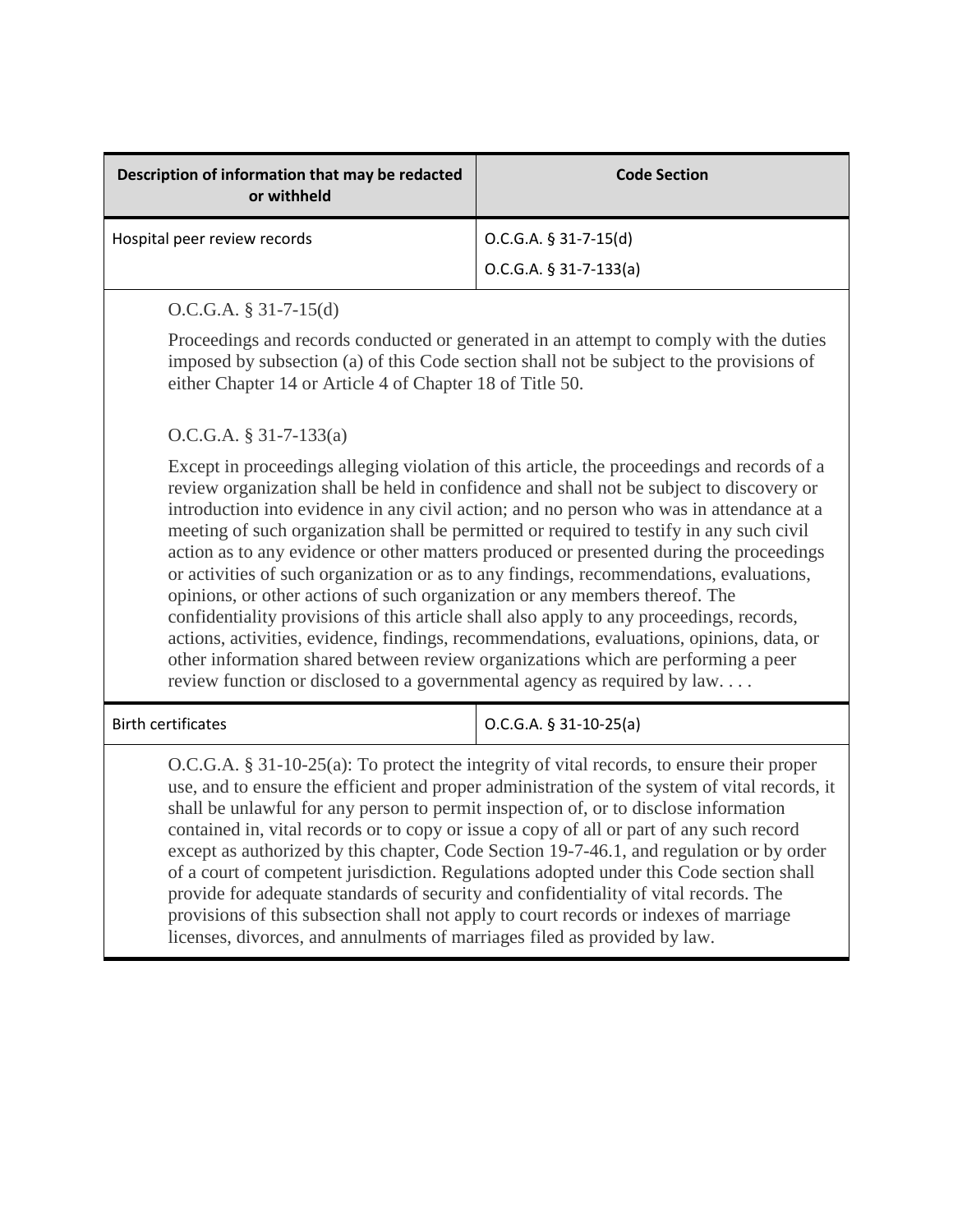| Description of information that may be redacted<br>or withheld                                                                                                                                                                                                                                                                                                                                                                        | <b>Code Section</b>     |
|---------------------------------------------------------------------------------------------------------------------------------------------------------------------------------------------------------------------------------------------------------------------------------------------------------------------------------------------------------------------------------------------------------------------------------------|-------------------------|
| In reports made to the Department of Community<br>Health: the identities of the resident, the alleged<br>perpetrator, and persons making a report or<br>providing information or evidence of abuse or<br>exploitation of residents in long-term care facilities                                                                                                                                                                       | O.C.G.A. § 31-8-86      |
| O.C.G.A. § 31-8-86:                                                                                                                                                                                                                                                                                                                                                                                                                   |                         |
| The identities of the resident, the alleged perpetrator, and persons making a report or<br>providing information or evidence shall not be disclosed to the public unless required to<br>be revealed in court proceedings or upon the written consent of the person whose identity<br>is to be revealed or as otherwise required by law                                                                                                |                         |
| Nothing in this Code section shall be construed to deny agencies participating in joint<br>investigations at the request of and with the department, or conducting separate<br>investigations of abuse or exploitation within an agency's scope of authority, or law<br>enforcement personnel who are conducting an investigation into any criminal offense in<br>which a resident is a victim from having access to such records.    |                         |
| AIDS/HIV information                                                                                                                                                                                                                                                                                                                                                                                                                  | $O.C.G.A. § 31-22-7(a)$ |
| $O.C.G.A. § 31-22-7(a)$ : The department shall require reporting by clinical laboratories of<br>evidence of such infectious diseases as the department may specify and shall furnish<br>forms for such reporting. No clinical laboratory making reports shall be held liable for<br>having violated a trust or confidential relationship. The reports submitted shall be deemed<br>confidential and not subject to public inspection. |                         |
| Department of Human Resources clinical records                                                                                                                                                                                                                                                                                                                                                                                        | O.C.G.A. § 37-3-166(a)  |
| O.C.G.A. $§$ 37-3-166(a):<br>The glinical regard shall not be a multig regard and no next of it shall be released                                                                                                                                                                                                                                                                                                                     |                         |

. . . The clinical record shall not be a public record and no part of it shall be released except: . . .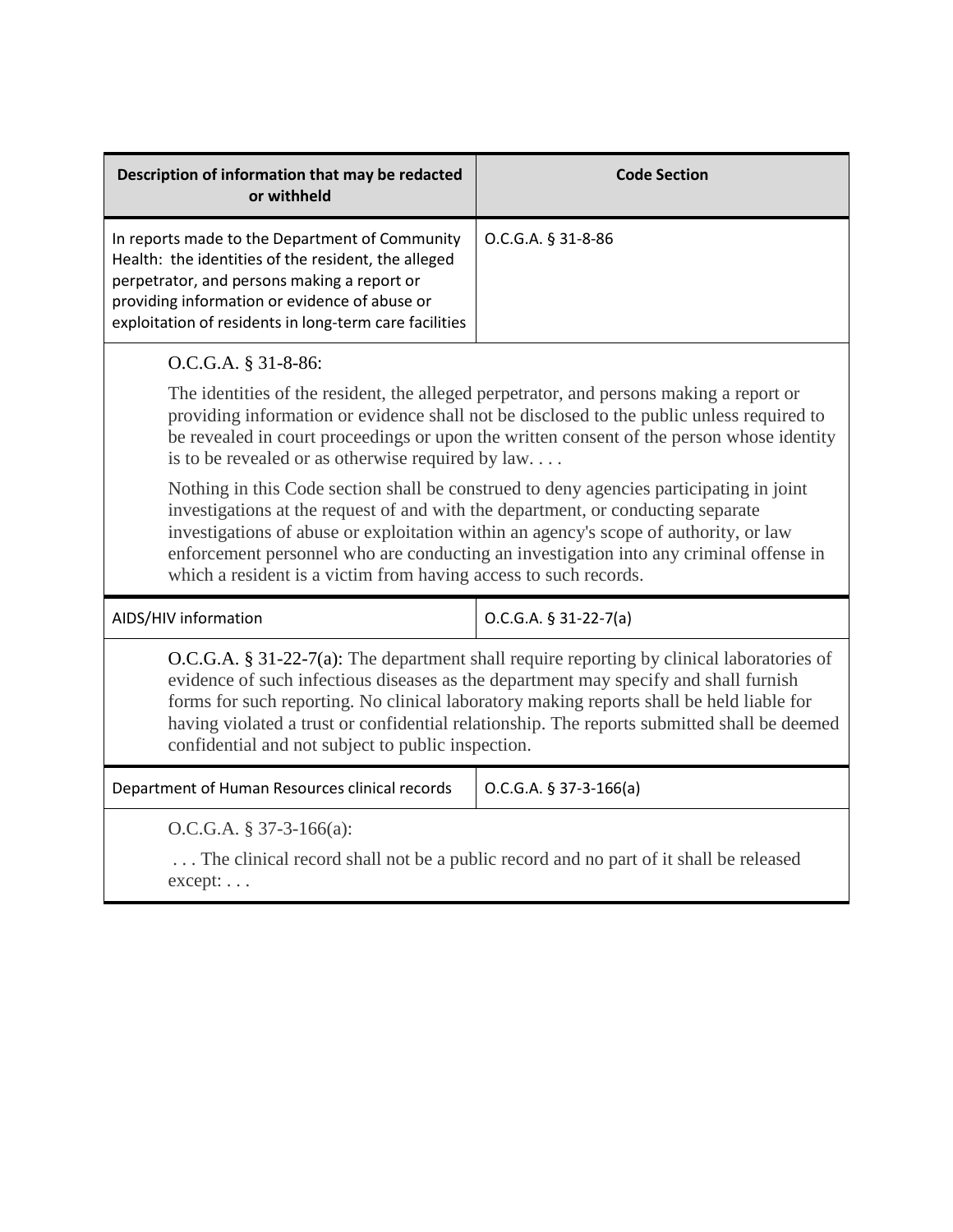| Description of information that may be redacted<br>or withheld                                                                                                                                                                                                                                                                                                                                                                                                                                                                                                                                                                                                                                                                                                                                                                                                                 | <b>Code Section</b>      |
|--------------------------------------------------------------------------------------------------------------------------------------------------------------------------------------------------------------------------------------------------------------------------------------------------------------------------------------------------------------------------------------------------------------------------------------------------------------------------------------------------------------------------------------------------------------------------------------------------------------------------------------------------------------------------------------------------------------------------------------------------------------------------------------------------------------------------------------------------------------------------------|--------------------------|
| Driver's license information to the extent it is<br>obtained from the Georgia DDS                                                                                                                                                                                                                                                                                                                                                                                                                                                                                                                                                                                                                                                                                                                                                                                              | $O.C.G.A. § 40-5-2(b)$   |
| $O.C.G.A. § 40-5-2(b)$ : The records maintained by the department on individual drivers<br>are exempt from any law of this state requiring that such records be open for public<br>inspection; provided, however, that initial arrest reports, incident reports, and the records<br>pertaining to investigations or prosecutions of criminal or unlawful activity shall be<br>subject to disclosure pursuant to paragraph (4) of subsection (a) of Code Section 50-18-<br>72 and related provisions. Georgia Uniform Motor Vehicle Accident Reports shall be<br>subject to disclosure pursuant to paragraph (5) of subsection (a) of Code Section 50-18-<br>72. The department shall not make records or personal information available on any<br>driver except as otherwise provided in this Code section or as otherwise specifically<br>required by 18 U.S.C. Section 2721. |                          |
| Vehicle tag number and registration, if it is<br>obtained from the Georgia Department of<br>Revenue                                                                                                                                                                                                                                                                                                                                                                                                                                                                                                                                                                                                                                                                                                                                                                            | $O.C.G.A. § 40-2-130(c)$ |
| $O.C.G.A. § 40-2-130(c)$ : The motor vehicle registration records which the commissioner<br>is required to maintain under this Code section or any other provision are exempt from<br>the provisions of any law of this state requiring that such records be open for public<br>inspection; provided, however, that, subject to subsection (d) of this Code section, the<br>records may be disclosed for use as provided in the federal Driver's Privacy Protection<br>Act of 1994, 18 U.S.C. Chapter 123, and by the following:<br>(1) Any licensed dealer of new or used motor vehicles;<br>(2) Any tax collector, tax receiver, or tax commissioner;<br>(3) The director of the Environmental Protection Division of the Department of Natural<br>Resources or his or her designee                                                                                          |                          |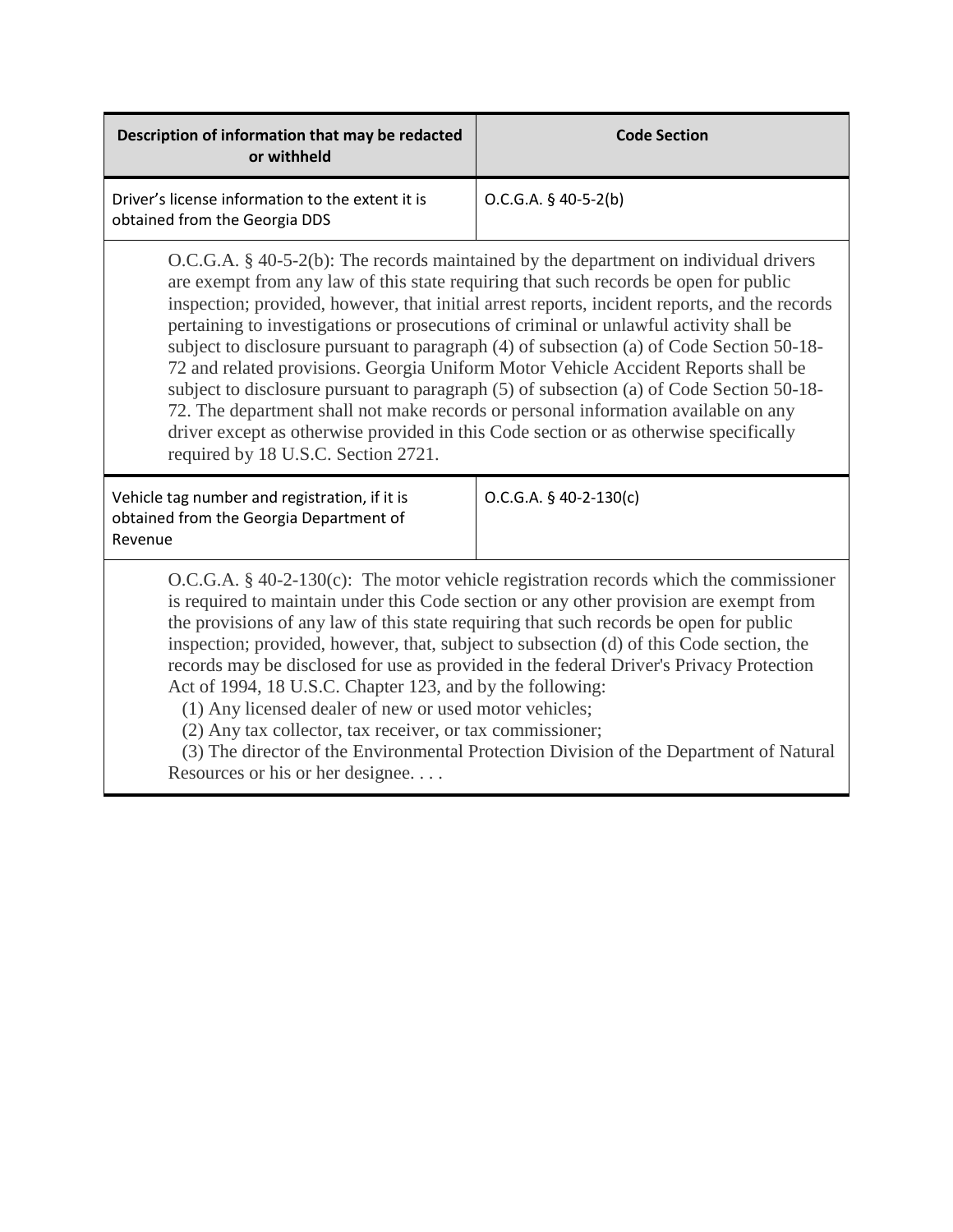| Description of information that may be redacted<br>or withheld                                                                                                                                                                                                                                                                                                                                                                                                                                                                                                                                                                                                                              | <b>Code Section</b>     |
|---------------------------------------------------------------------------------------------------------------------------------------------------------------------------------------------------------------------------------------------------------------------------------------------------------------------------------------------------------------------------------------------------------------------------------------------------------------------------------------------------------------------------------------------------------------------------------------------------------------------------------------------------------------------------------------------|-------------------------|
| Pardons and Parole Board records                                                                                                                                                                                                                                                                                                                                                                                                                                                                                                                                                                                                                                                            | $O.C.G.A. § 42-9-53(b)$ |
| $O.C.G.A. § 42-9-53(b)$                                                                                                                                                                                                                                                                                                                                                                                                                                                                                                                                                                                                                                                                     |                         |
| (1) All information, both oral and written, received by the members of the board in the<br>performance of their duties under this chapter and all records, papers, and documents<br>coming into their possession by reason of the performance of their duties under this<br>chapter shall be classified as confidential state secrets until declassified by the board;<br>provided, however, that the board shall be authorized to disclose to an alleged violator of<br>parole or conditional release the evidence introduced against him or her at a final hearing<br>on the matter of revocation of parole or conditional release.                                                       |                         |
| (2) The department may make supervision records of the department available to officials<br>employed with the Department of Corrections and the Sexual Offender Registration<br>Review Board, provided that the same shall remain confidential and not available to any<br>other person or subject to subpoena unless declassified by the commissioner of<br>community supervision.                                                                                                                                                                                                                                                                                                         |                         |
| Probation records                                                                                                                                                                                                                                                                                                                                                                                                                                                                                                                                                                                                                                                                           | O.C.G.A. § 42-8-40      |
| O.C.G.A. § 42-8-40: All reports, files, records, and information of whatever kind relative<br>to the supervision of probationers and parolees are declared to be confidential and shall<br>be available only to the probation system officials, the judge handling a particular case,<br>the Board of Community Supervision, DCS, the Department of Corrections, the<br>Department of Juvenile Justice, and the State Board of Pardons and Paroles, as<br>appropriate. Such reports, files, records, and information shall not be subject to process of<br>subpoena; provided, however, that the commissioner of community supervision may by<br>written order declassify any such records. |                         |
| Department of Corrections classified inmate files                                                                                                                                                                                                                                                                                                                                                                                                                                                                                                                                                                                                                                           | $O.C.G.A. § 42-5-36(c)$ |
| $O.C.G.A. § 42-5-36(c)$ : All institutional inmate files and central office inmate files of the<br>department shall be classified as confidential state secrets and privileged under law,<br>unless declassified in writing by the commissioner; provided, however, these records<br>shall be subject to subpoena by a court of competent jurisdiction of this state.                                                                                                                                                                                                                                                                                                                       |                         |
| Department of Corrections classified investigative<br>reports and intelligence data prepared by Internal<br>Affairs                                                                                                                                                                                                                                                                                                                                                                                                                                                                                                                                                                         | $O.C.G.A. § 42-5-36(b)$ |
| O.C.G.A. § 42-5-36(b): Investigation reports and intelligence data prepared by the<br>Internal Investigations Unit of the department shall be classified as confidential state<br>secrets and privileged under law, unless declassified in writing by the commissioner.                                                                                                                                                                                                                                                                                                                                                                                                                     |                         |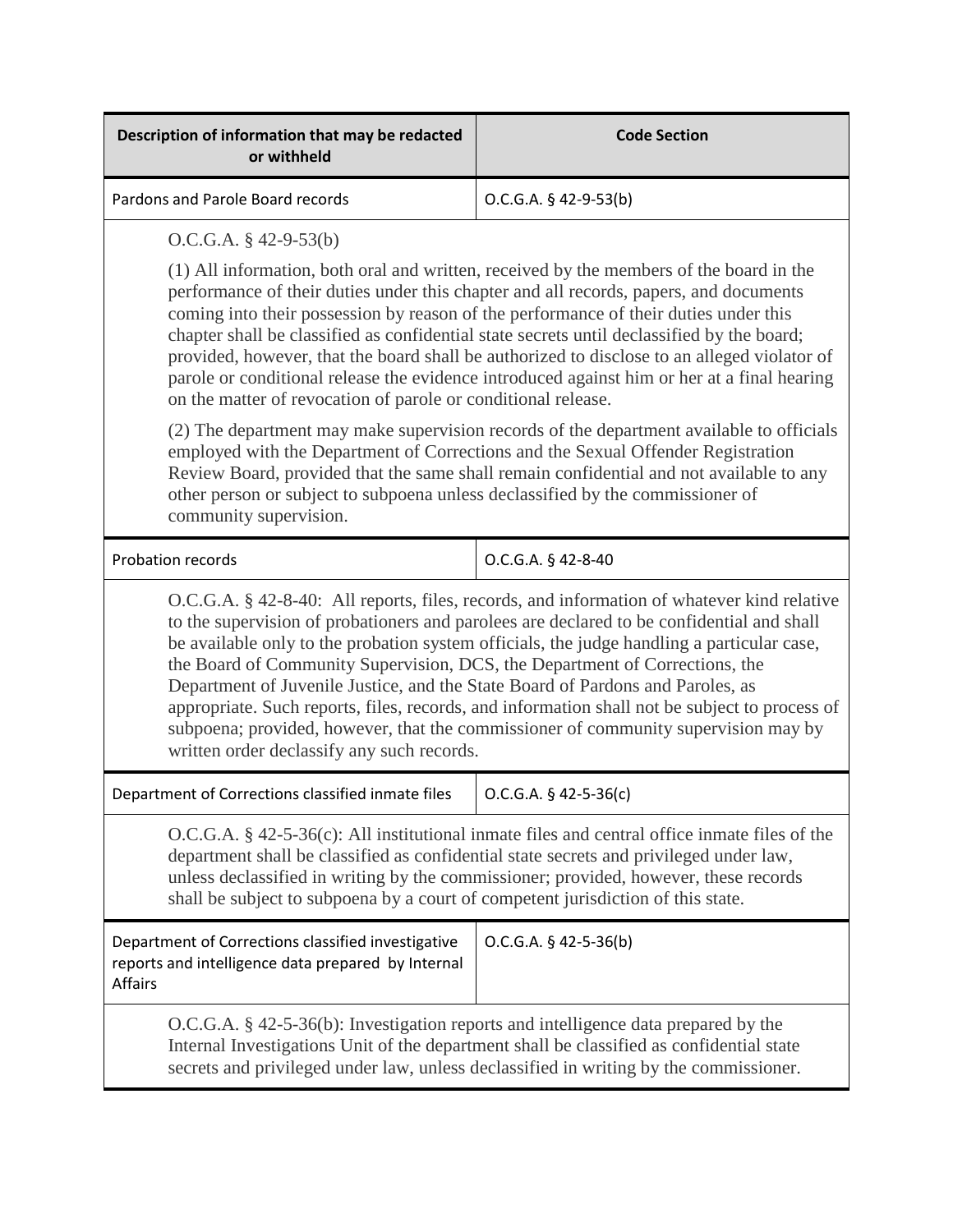| Description of information that may be redacted<br>or withheld                                                                                                                                                                                                                                                                                                                                                                                                                                                                                                                                                                                                    | <b>Code Section</b>      |
|-------------------------------------------------------------------------------------------------------------------------------------------------------------------------------------------------------------------------------------------------------------------------------------------------------------------------------------------------------------------------------------------------------------------------------------------------------------------------------------------------------------------------------------------------------------------------------------------------------------------------------------------------------------------|--------------------------|
| Identity of a whistleblower                                                                                                                                                                                                                                                                                                                                                                                                                                                                                                                                                                                                                                       | $O.C.G.A. § 45-1-4(c)$   |
| $O.C.G.A. § 45-1-4(c)$ : Notwithstanding any other law to the contrary, such public<br>employer shall not after receipt of a complaint or information from a public employee<br>disclose the identity of the public employee without the written consent of such public<br>employee, unless the public employer determines such disclosure is necessary and<br>unavoidable during the course of the investigation. In such event, the public employee<br>shall be notified in writing at least seven days prior to such disclosure.                                                                                                                               |                          |
| Flexible employee benefit plan information                                                                                                                                                                                                                                                                                                                                                                                                                                                                                                                                                                                                                        | $O.C.G.A. § 45-18-53(b)$ |
| O.C.G.A. § 45-18-53(b): Records of benefit selections, payroll deductions, and other<br>individual account information shall be maintained as confidential by the flexible benefit<br>plan. The records shall not be disclosed except as necessary to accomplish the purposes<br>of this article or as otherwise authorized in writing by the employee. This prohibition<br>shall not bar federal, state, or local tax authorities from such access to the records as may<br>be necessary to establish the tax status or liability of an employee or other individual.                                                                                            |                          |
| Deferred compensation salary deductions                                                                                                                                                                                                                                                                                                                                                                                                                                                                                                                                                                                                                           | $O.C.G.A. § 45-18-36(b)$ |
| O.C.G.A. § 45-18-36(b): Records of participation agreements, payroll deductions,<br>investment options, and other individual account information shall be maintained as<br>confidential by the administrator. The records shall not be disclosed except as necessary<br>to accomplish the purposes of this article or in cases where a subpoena has been issued<br>for the purpose of discovery or as otherwise authorized in writing by the employee. This<br>prohibition shall not bar federal, state, or local tax authorities from such access to the<br>records as may be necessary to establish the tax status or liability of a participating<br>employee. |                          |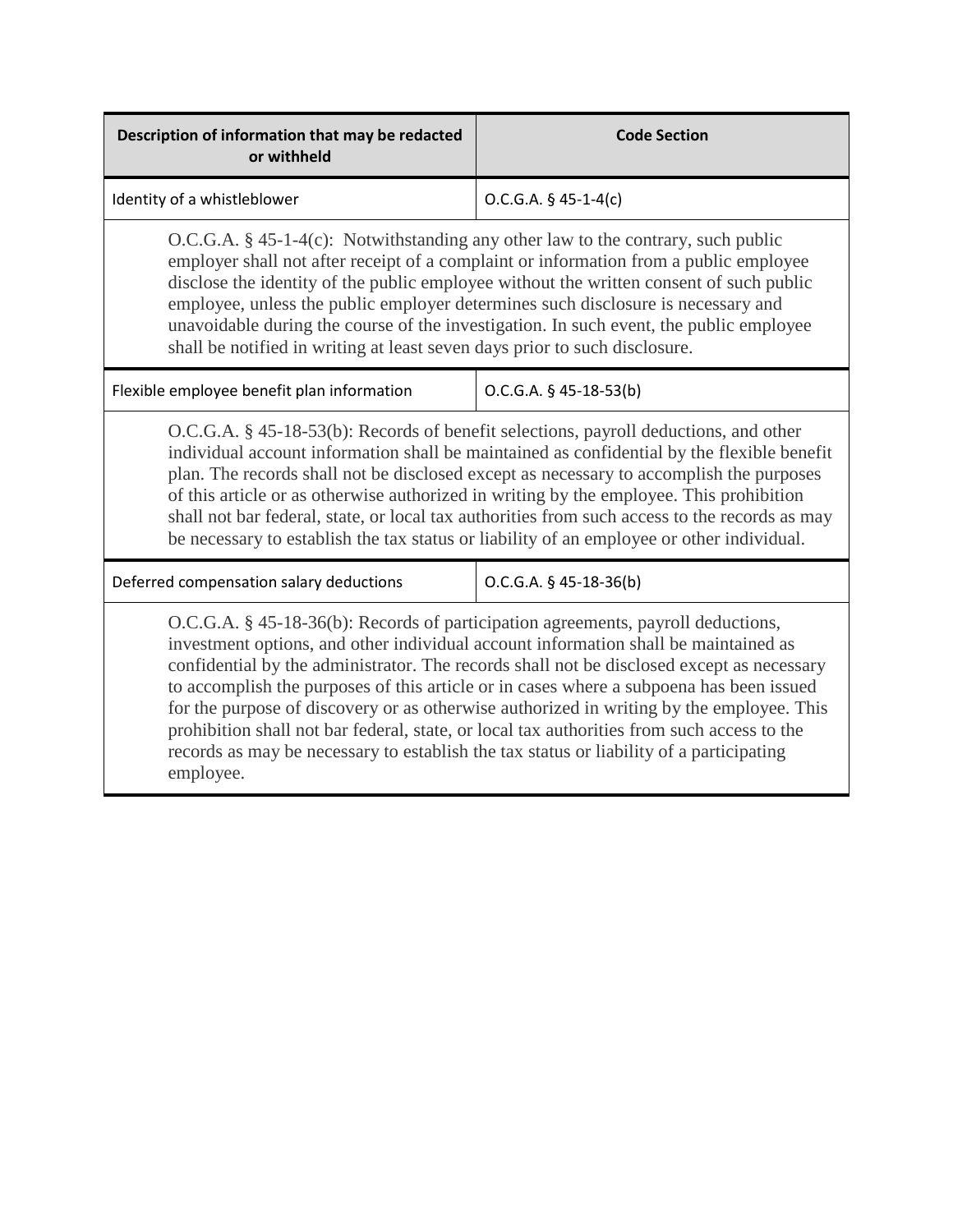| Description of information that may be redacted<br>or withheld                           | <b>Code Section</b> |
|------------------------------------------------------------------------------------------|---------------------|
| Photographs from autopsies and coroner's reports; $\vert$ O.C.G.A. § 45-16-27(d), (e)(2) |                     |
| Crime scene photos that show death,<br>dismemberment, etc.                               |                     |

## O.C.G.A. § 45-16-27(d)

Autopsy photographs shall not be subject to disclosure pursuant to Article 4 of Chapter 18 of Title 50; provided, however, that this subsection shall have no application to the disclosure of such photographs to law enforcement agencies and prosecutors for law enforcement purposes or, in closed criminal investigations, to medical schools, medical facilities, and physicians for medical purposes; to individuals who have secured a written release from the deceased's next of kin; or to the next of kin. It shall be the responsibility of the next of kin to show proof of the familial relationship. For purposes of securing a written release or when access to the photographs is requested by the next of kin, the deceased's next of kin shall be: . . .

## O.C.G.A. § 45-16-27(e)(1)

Crime scene photographs and video recordings, including photographs and video recordings created or produced by a state or local agency or by a perpetrator or suspect at a crime scene, which depict or describe a deceased person in a state of dismemberment, decapitation, or similar mutilation including, without limitation, where the deceased person's genitalia are exposed, shall not be subject to disclosure pursuant to Article 4 of Chapter 18 of Title 50; provided, however, that this subsection shall not prohibit disclosure of such material to the deceased's next of kin or to an individual who has secured a written release from the next of kin. It shall be the responsibility of the next of kin to show proof of the familial relationship. For purposes of such access, the deceased's next of kin shall be: . . .